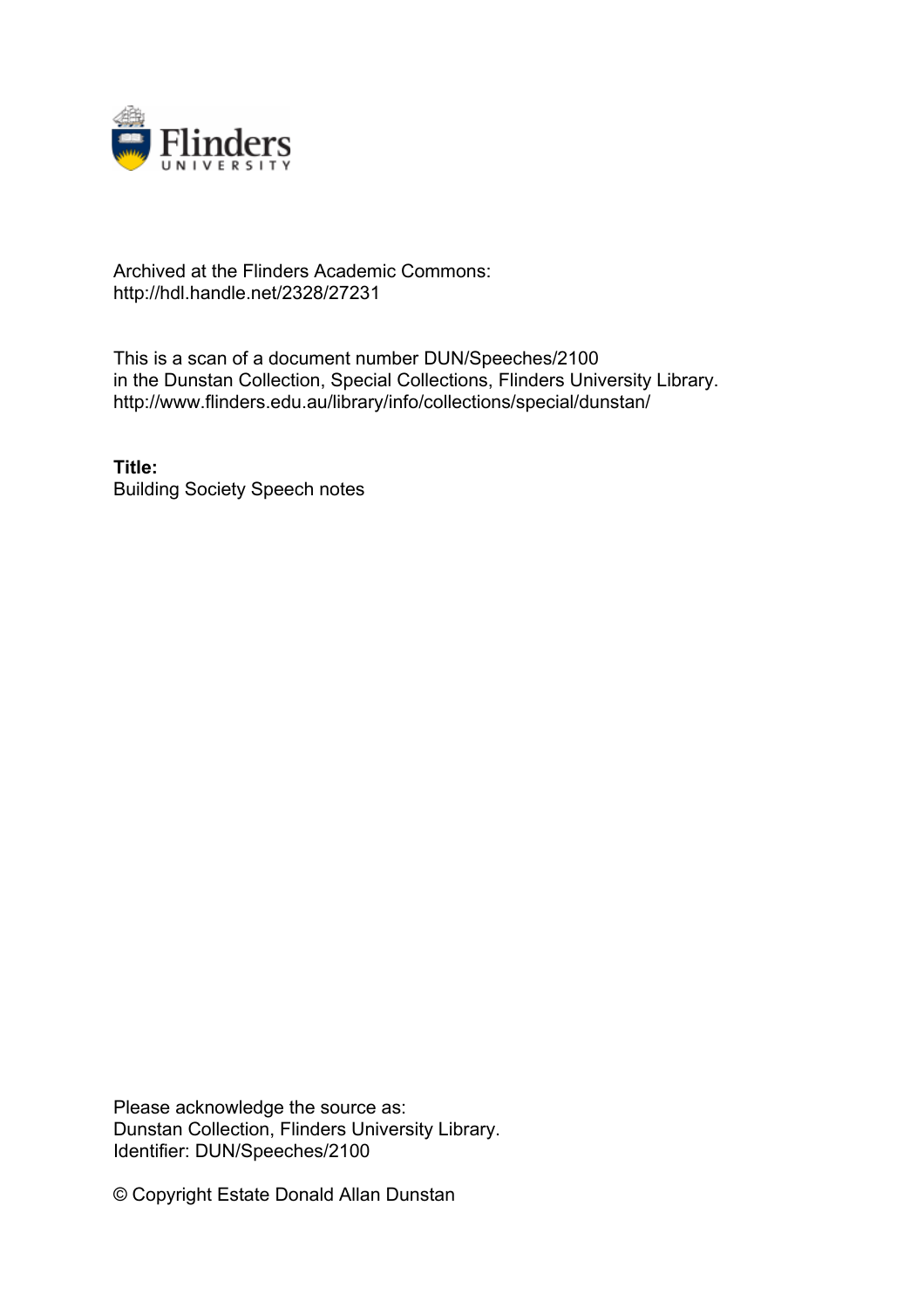7/5/73

 $\lambda$ l $\infty$ 

MR,. ADAMSON, MY LORD MAYOR,, THE LEADER OF THE OPPOSITION, PARLIAMENTARY COLLEAGUES, LADIES AND GENTLEMEN.

THANK YOU FOR INVITING ME HERE THIS EVENING.  $1<sub>o</sub>$ 

- $2.$ IT IS A NOTEWORTHY EVENT YOU ARE CELEBRATING -THE OCCASSION OF THE SOCIETY'S FUNDS HAVING PASSED THE \$50 MILLION MARK.
- THIS EVENT SIGNIFIES THE STRENGTH OF THE SOCIETY AND ITS CONTINUING ABILITY TO PROVIDE HOUSING FINANCE IN THIS STATE AT MODERATE RATES OF INTEREST.

Dunstan Collection, Special Collections, Flinders University Library.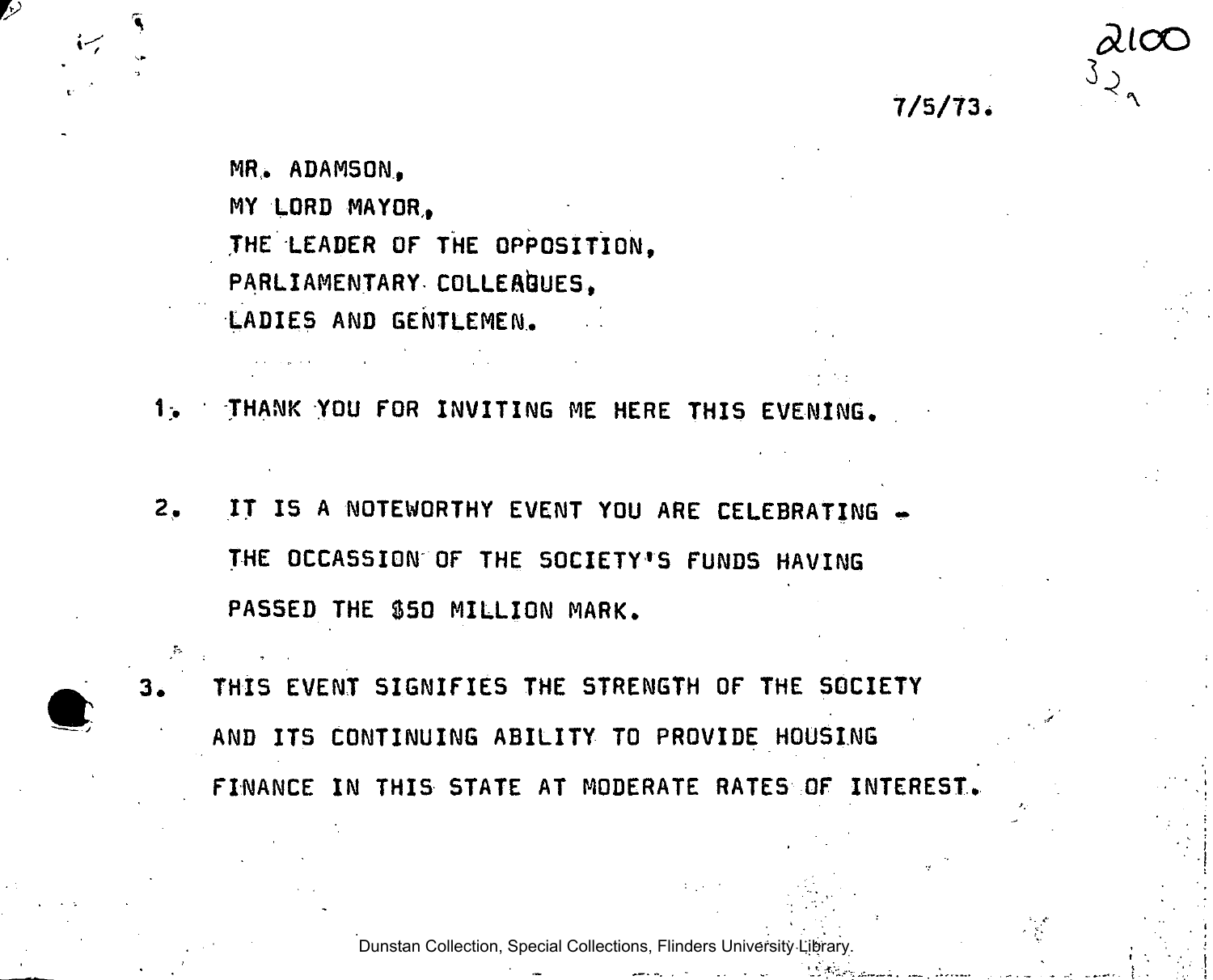- THE SOCIETY WAS FORMED IN EARLY 1900. 4.
- ITS FIRST 825 MILLION IN ASSETS WAS ACHIEVED AFTER  $5.$ TO YEARS OF OPERATION. THE SECOND \$25 MILLION HAS BEEN ACHIEVED OVER THE LAST 3 YEARS.

**• • \*/2** 

 $\ldots/3$ 

- THE CO-OPERATIVE NATURE OF THE SOCIETY HAS MEANT Ġ. THAT ITS MAIN CONCERN IS FOR THE WELL BEING OF BOTH  $\frac{1}{2}$  ,  $\frac{1}{2}$ SUBSCRIBING AND BORROWING MEMBERS, RATHER THAN TOWARDS PROFIT,
- THE ONE AND A QUARTER PER CENT MARGIN BETWEEN  $-7.7$ THE RATE PAID TO LENDERS AND THAT PAID BY BORROWERS IS FURTHER REDUCED BECAUSE A BONUS IS PAID TO BOTH TYPES OF MEMBERS. FOR EXAMPLE, THE EFFECTIVE MARGIN  $\degree$ IS PRESENTLY OF THE ORDER OF 0.92%.

وألألي

8.

THE CO-OPERATIVE BUILDING SOCIETY OF SOUTH AU5TRALIA, AND INDEED OTHER ADELAIDE SOCIETIES, DID NOT PUSH INTEREST RATES UR OVER THE LAST FEW YEARS, BUT HAVE MAINTAINED A STEADY *6%* TO SUBSCRIBING MEMBERS.

- BECAUSE OF THE INDUSTRY'S CONSISTENCY IN RATE APPLICATION  $9.$ IN SOUTH AUSTRALIA, IT HAS NOT SUFFERED THE REDUCTION IN MEMBERS\* SUBSCRIPTIONS THAT HAS TENDED TO BE THE PATTERN OVER THE LAST MONTH IN THE EASTERN STATES.
- SOUTH AUSTRALIA HAS ALWAYS REGARDED THE TRANSLATION 10. OF PEOPLE\*S SAVINGS TO FINANCE OTHERS TO BUY HOUSES AS A VITAL COMMUNITY SERVICE.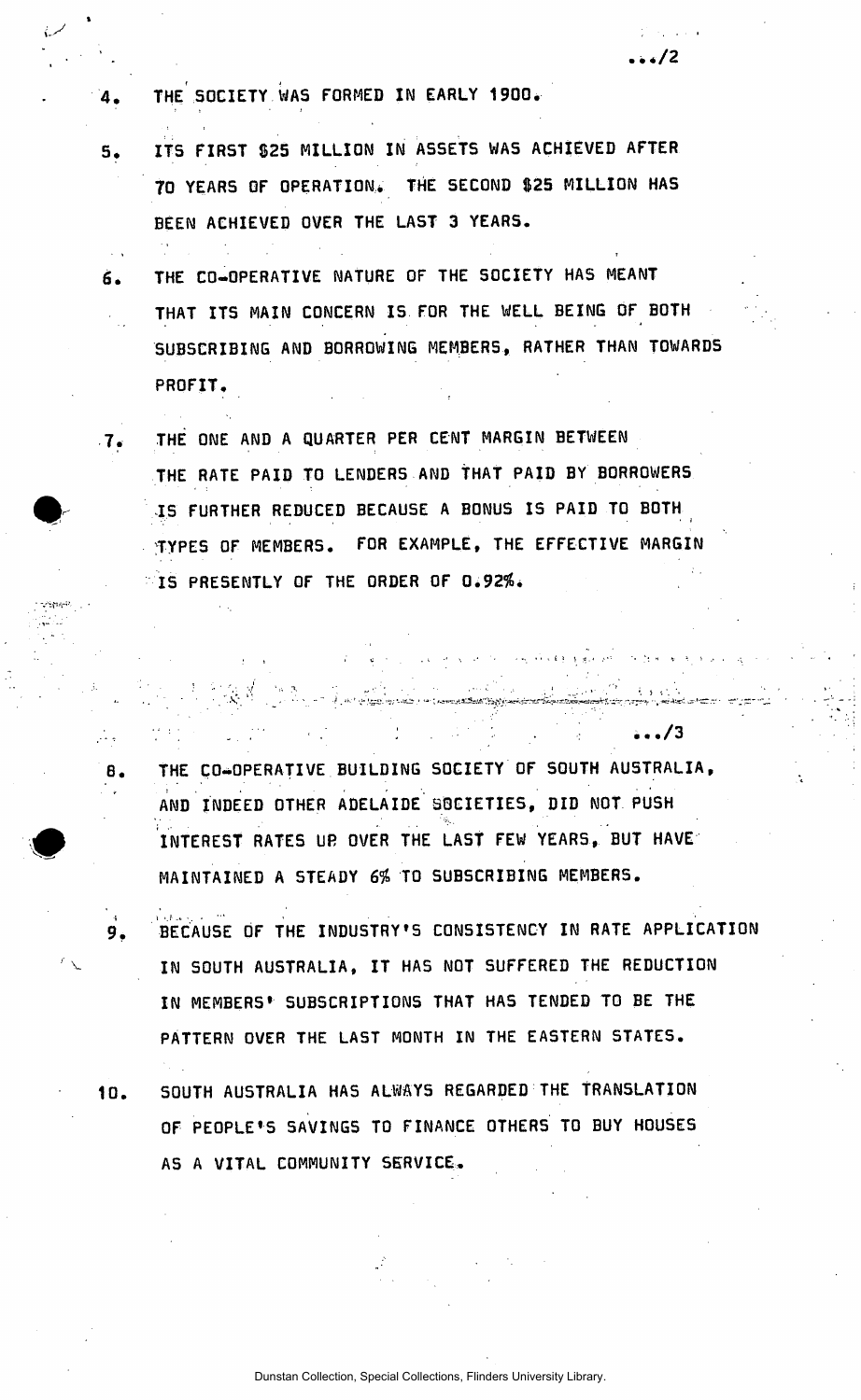11. ONE OF THE INSTITUTIONS WHICH HAS DONE THIS WITH SPECTACULAR'SUCCESS IS THE CO-OPERATIVE BUILDING SOCIETY, AND THERE IS NO DOUBT THAT ITS SUCCESS ATTESTS THE FACT THAT SOUTH AUSTRALIA HAS ACCEPTED THE SOCIETY AS ACHIEVING THIS OBJECT.

• *•••/A* 

 $\frac{1}{2} \frac{d}{2} \left( \frac{d}{2} \frac{d}{2} \frac{d}{2} \right)$ 

• •./5 .

- 12. SINCE 1956, PART OF THE ARRANGEMENT BETWEEN THE COMMONWEALTH AND STATE FOR HOUSING FINANCE HAS PROVIDED THAT EACH STATE SHOULD HAVE A HOME BUILDERS' FUND, WITH THE BASIC PHILOSOPHY THAT MONEY IN THAT FUND SHOULD BE PROVIDED TO ASSIST PEOPLE tO BUY THEIR OWN HOUSES.
- 13. UNDER THE COMMONWEALTH-STATE HOUSING AGREEMENT SINCE 1956, AT LEAST 30% OF THE MONEY ALLOCATED AT LOAN COUNCIL TO THE COMMONWEALTH-STATE HOUSING AGREEMENT MUST BE ALLOCATED TO THE HOME BUILDERS' FUND.
- 14. ALL STATES OF AUSTRALIA, WITH THE EXCEPTION OF SOUTH AUSTRALIA, HAVE ALLOCATED 30ft OF THE COMMONWEALTH-STATE MONIES TO THE HOME BUILDERS' FUNDS. IN SOUTH AUSTRALIA THE PROPORTION HAS BEEN HIGHER.
- 15. IN FACT, LAST YEAR, MY GOVERNMENT ALLOCATED NEARLY 53% TO THE HOME BUILDERS<sup>\*</sup> FUND WHICH, THROUGH VARIOUS INSTITUTIONS INCLUDING OF COURSE THE STATE BANK, HELPED PEOPLE TO BUY THEIR OWN HOUSES.
- 16. SINCE THE HOME BUILDERS' FUND WAS ESTABLISHED IN 1956 THE CO-OPERATIVE BUILDING. SOCIETY HAS BEEN ABLE TO BORROW SOME \$13,000,000 THROUGH THIS FUND AND THIS IS THE GREATEST SINGLE AMOUNT FOR A CO-OPERATIVE SOCIETY IN THI5 STATE.

Dunstan Collection, Special Collections, Flinders University Library.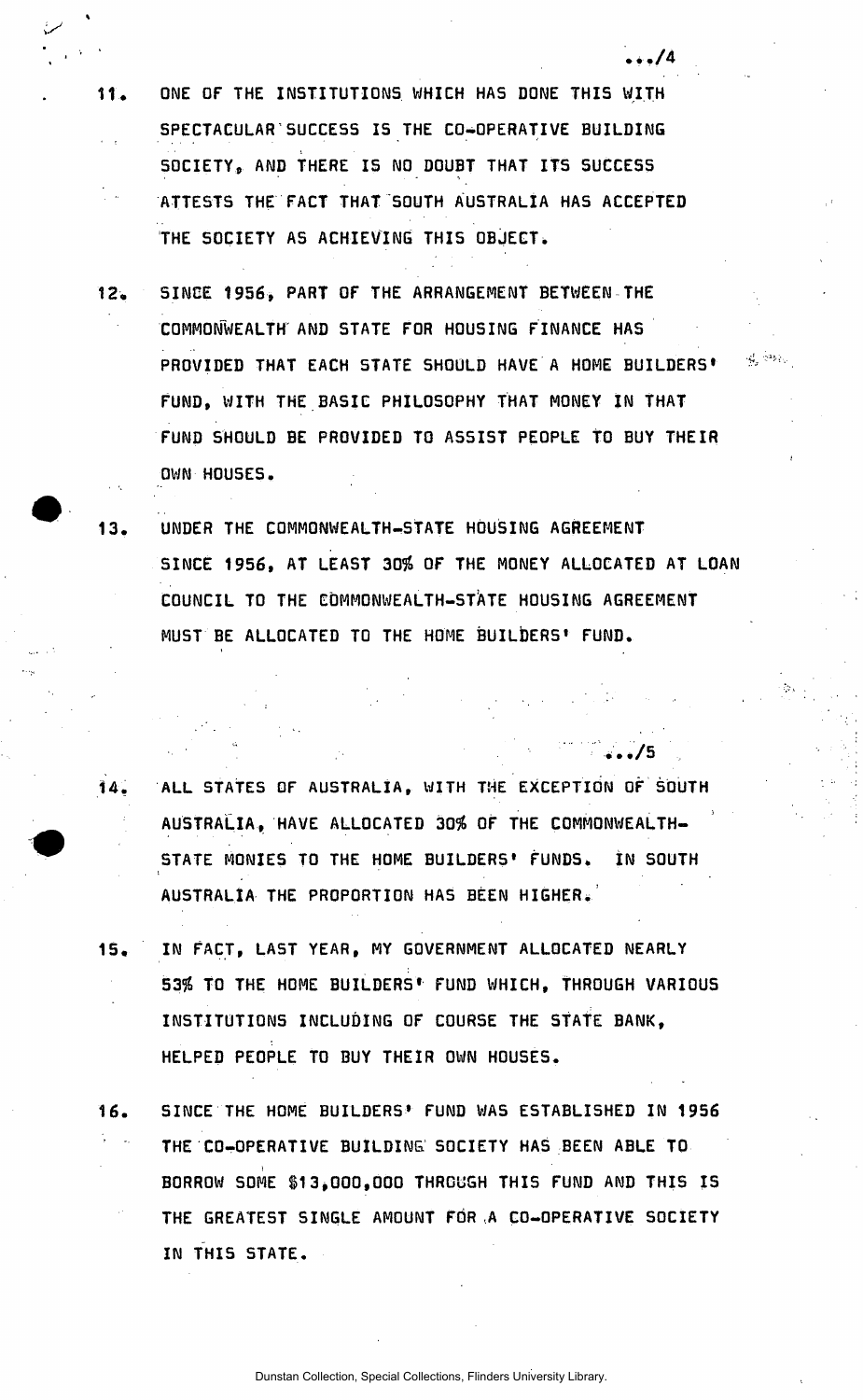17. ANOTHER MEASURE OF THE TRUST WHICH THE SOUTH AUSTRALIAN GOVERNMENT HAS SHOWN IN THE SOCIETY HAS BEEN THE FACT THAT DEPOSITS WITH THE CO-OPERATIVE BUILDING SOCIETY ARE ACCEPTED IN SOUTH AUSTRALIA AS TRUSTEE SECURITIES,.

. . . . / 6

 $\ldots/7$  .

ah.

- 18. IT IS TRUE THAT THERE HAVE BEEN SOME CRITICISMS RECENTLY OF PERMANENT BUILDING SOCIETIES IN AUSTRALIA  $\mathcal{L}_{\mathcal{A}}$ AND WHETHER JUSTIFIED OR NOT THESE CRITICISMS HAVE BEEN MADE ON TWO MAIN GROUNDS.
- 19.. THE FIRST IS THAT THEY LEND TO PEOPLE WHO HAVE NO REAL NEED TO GET RELATIVELY LOW INTEREST LOANS TO BUY HOUSES, AND SECONDLY THAT SOME PERMANENT BUILDING SOCIETIES HAVE BEEN BORROWING SHORT AND LENDING LONGJ THE CLASSIC WAY TO GET INTO FINANCIAL TROUBLE.

- 20. I AM VERY GLAD THAT THE CO-OPERATIVE BUILDING SOCIETY' IN SOUTH AUSTRALIA CANNOT BE CRITICIZED ON EITHER GROUND.
- 21. THE SOCIETY HAS ALWAYS SOUGHT FIRST TO HELP ITS OWN DEPOSITERS AND THEN TO HELP OTHERS WITH THE SIZE OF LOAN; NECESSARY TO BUY A FAMILY DWELLING.
- 22,. ON THE SECOND CRITICISM, THE CO-OPERATIVE BUILDING SOCIETY HAS SHOWN, THROUGH ITS LONG HISTORY, THAT IT UNDERSTANDS THE USE OF FUNDS AND HAS ALWAYS MADE SURE THAT IT WAS IN A; SITUATION TO HANDLE ANY FINANCIAL EMERGENCY.
- 23. TO MOST FAMILIES, THE PURCHASE OF A HOUSE IS THE BIGGEST SINGLE TRANSACTION IN THEIR LIVES.